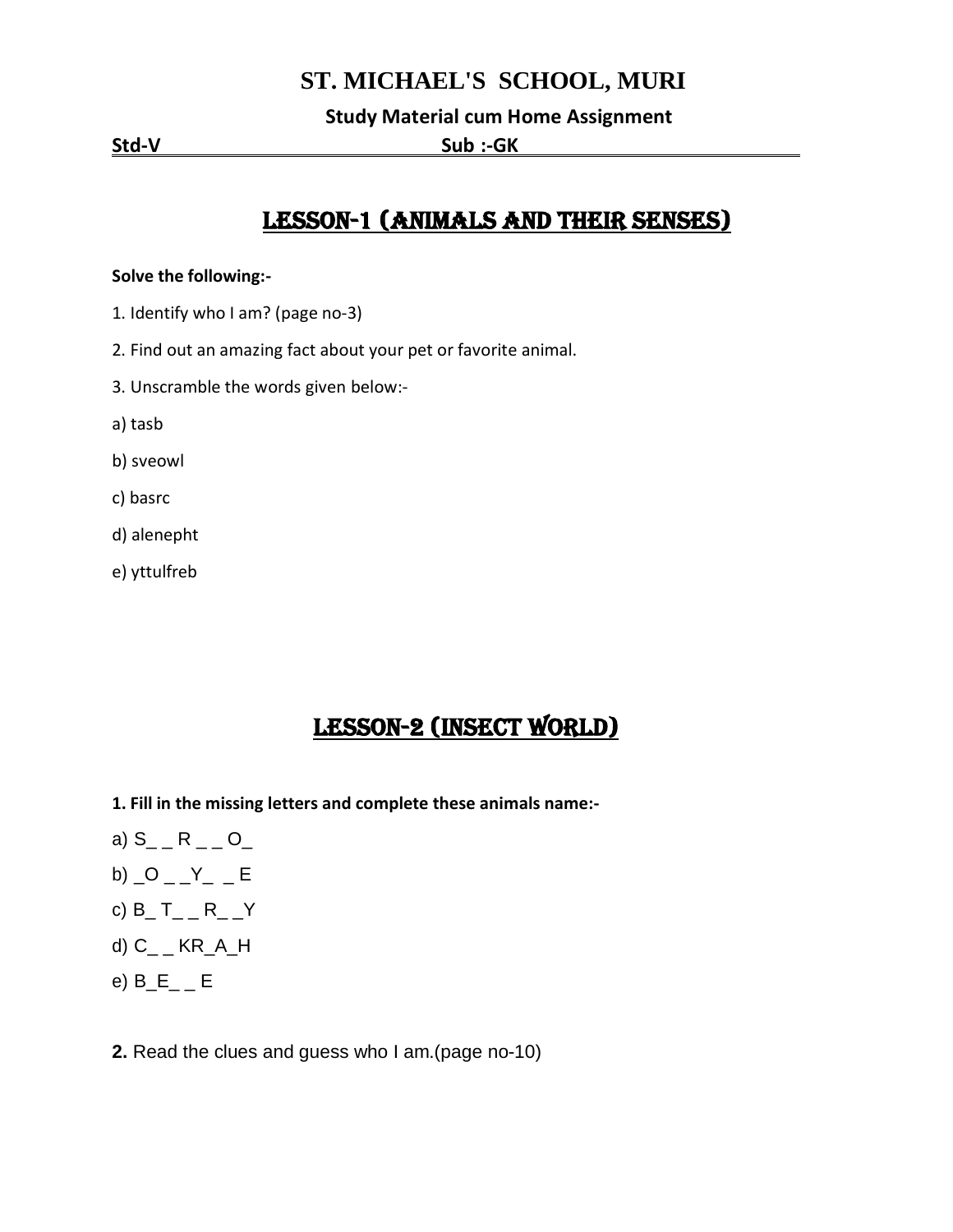## LESSON-3 "Unique Neighborhoods"

#### **1.Match the names of famous neighborhoods to their countries:-**

| a) Germany      | i)chuo-ku in Osaka        |
|-----------------|---------------------------|
| b) Hawai        | ii)Brickfields            |
| c) Spain        | iii) Capucins in Bordeaux |
| d) France       | iv)Triana in Seville      |
| e) Japan        | v) kaneohe on Oahu        |
| f) Kuala Lumpur | vi)Hammerbrook            |

## Lesson-4 "Diseases"

### **1. Fill in the blanks:-**

- a) and are everywhere in nature.
- b) If inhaled, can affect the lungs.
- c) \_\_\_\_\_ diseases spread from person to person.
- d) \_\_\_\_\_factors cause the non- communicable nature.
- e) Fungi spread \_\_which are present in soil and air.

#### **2. Unscramble these words to find out health needs:-**

- a) WTERA
- b) XOYGNE
- c) EXRECSEI
- d) DOOF
- e) DORTCO